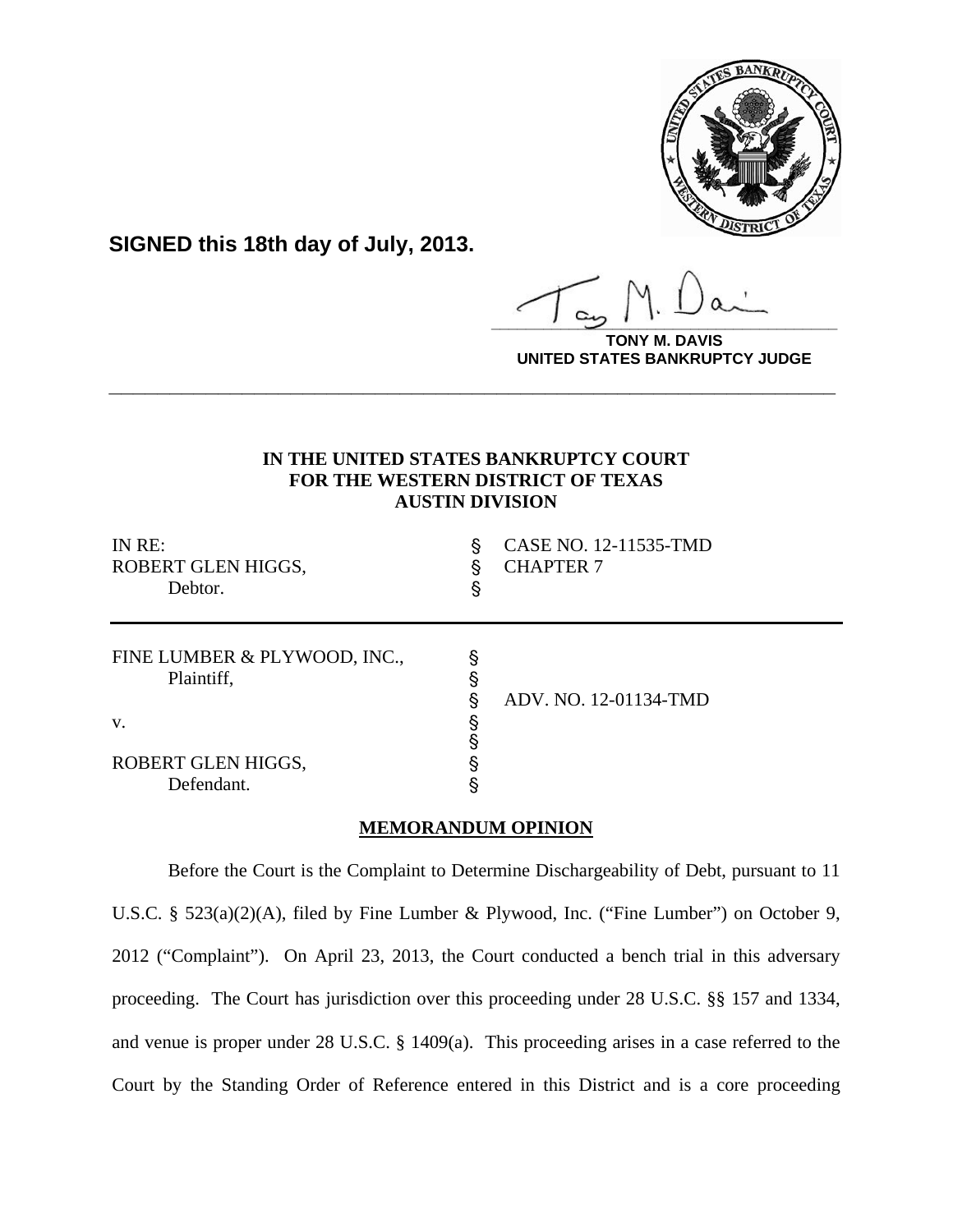pursuant to 28 U.S.C. § 157(b)(2)(I) (determinations as to the dischargeability of particular debts) and (O) (determinations as to an interest of the bankruptcy estate). Thus, the Court is authorized to enter a Final Order in this proceeding.

In reaching its determination, the Court considered the direct testimony, the demeanor and credibility of the witness, all admitted exhibits, and the record in this adversary proceeding. The Court also considered the oral arguments and statements of counsel, and the pleadings filed by the parties. To the extent any finding of fact is construed to be a conclusion of law, it is hereby adopted as such. To the extent any conclusion of law is construed to be a finding of fact, it is hereby adopted as such. This Memorandum Opinion constitutes the Court's findings of fact and conclusions of law in accordance with Rules 7052 and 9014 of the Federal Rules of Bankruptcy Procedure. For the reasons stated in this Memorandum Opinion, the Court finds that the debt at issue in this adversary proceeding is dischargeable.

#### I. Factual and Procedural Background

 On October 9, 2012, Fine Lumber filed this adversary proceeding against Defendant Robert Glenn Higgs ("Higgs") seeking a determination that its claim of \$4,926.11 is nondischargeable in Higgs's bankruptcy case pursuant to  $\S$  523(a)(2)(A). In the Complaint, Fine Lumber argues that Higgs obtained materials on credit by falsely representing that he made the purchases on behalf of a limited liability company, when the limited liability company could not do business in Texas at the time of the purchase. Fine Lumber also contends that Higgs made this representation with an intent to deceive, and that Fine Lumber justifiably relied on the representation to its detriment.

 In his *pro se* Answer to the Complaint, Higgs denies representing that he purchased materials from Fine Lumber on behalf of his limited liability company, and asserts that Fine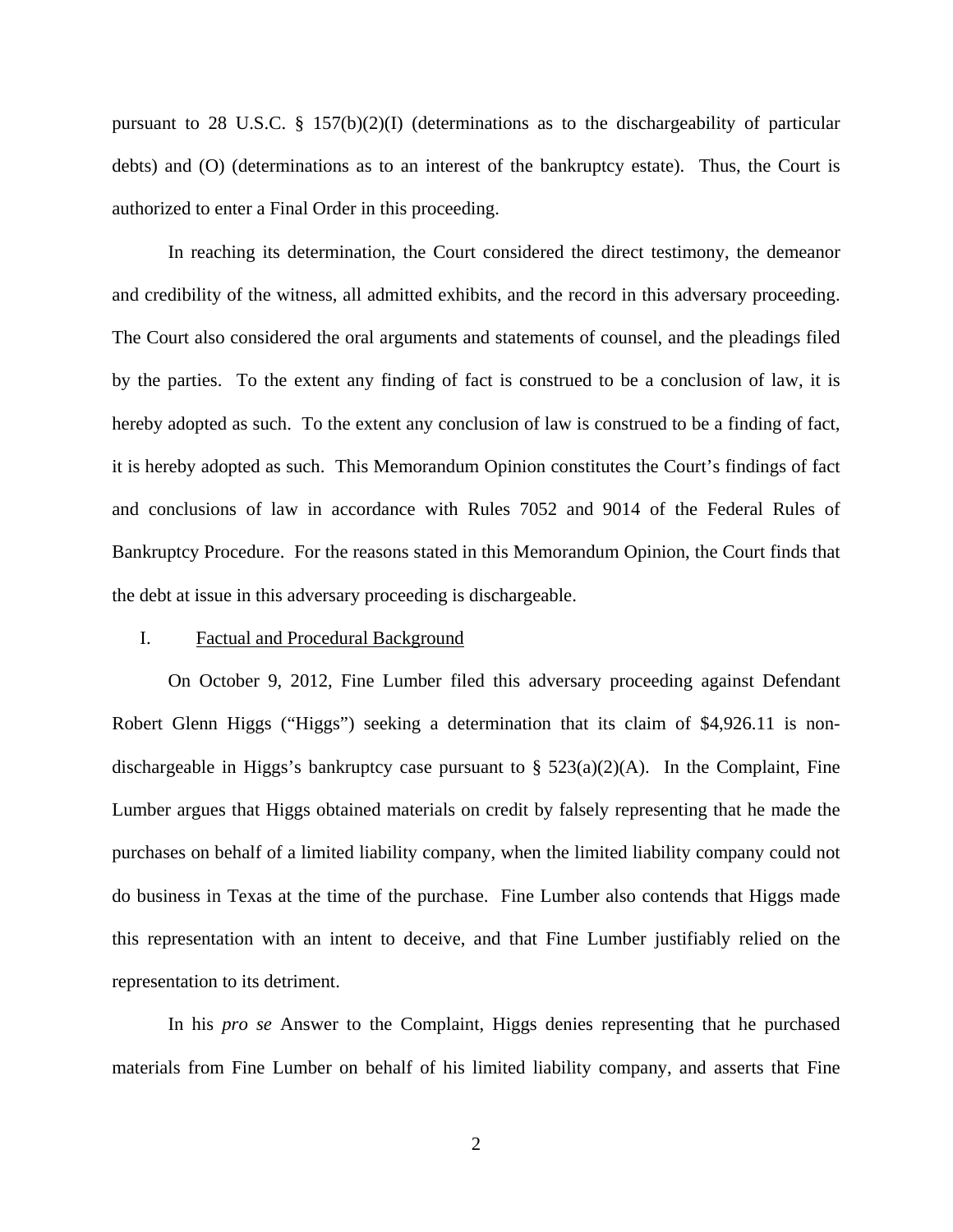Lumber extended credit to him personally. Higgs also asserts that the invoices do not contain a representation that he purchased the materials on behalf of his limited liability company because he signed the invoices personally. After filing the Answer, Higgs filed no further pleadings with the Court and did not appear at trial.

 The undisputed facts are that Higgs executed Fine Lumber's purchase and credit application on September 30, 2004 (the "Application"). [Plaintiff's Exhibit P-1]. In the application, Higgs listed the type of business as "Construction LLC." Fine Lumber then extended credit based on the Application. For several years, Higgs, presumably acting through "RH Construction," made purchases from Fine Lumber on credit and paid for those purchases. However, an invoice dated February 2, 2012 and an invoice dated January 16, 2012 (the "Invoices") were not paid. [Plaintiff's Exhibit P-3]. The Invoices total \$4,926.11. It is also undisputed that RH Construction was an assumed name of RHC Consultants, LLC, that RHC Consultants, LLC forfeited its right to do business in Texas on July 24, 2009, and that RHC Consultants, LLC has not, since July 24, 2009, had a right to do business in Texas.

#### II. Testimony

 During trial, Robert Timmerman, owner and president of Fine Lumber, testified that Fine Lumber frequently sells wholesale lumber and related materials to companies on credit. Timmerman stated that to obtain credit, a company must fill out a credit application and list the names of vendors that currently offer the company credit to serve as references. To decide whether to extend credit, Fine Lumber reviews the application and calls the companies listed as references to check the applicant's credit worthiness. Timmerman further testified that he would not have extended credit to Higgs, personally, without approving a new credit application filled out by Higgs, personally. However, after reviewing the Application, Timmerman noted that the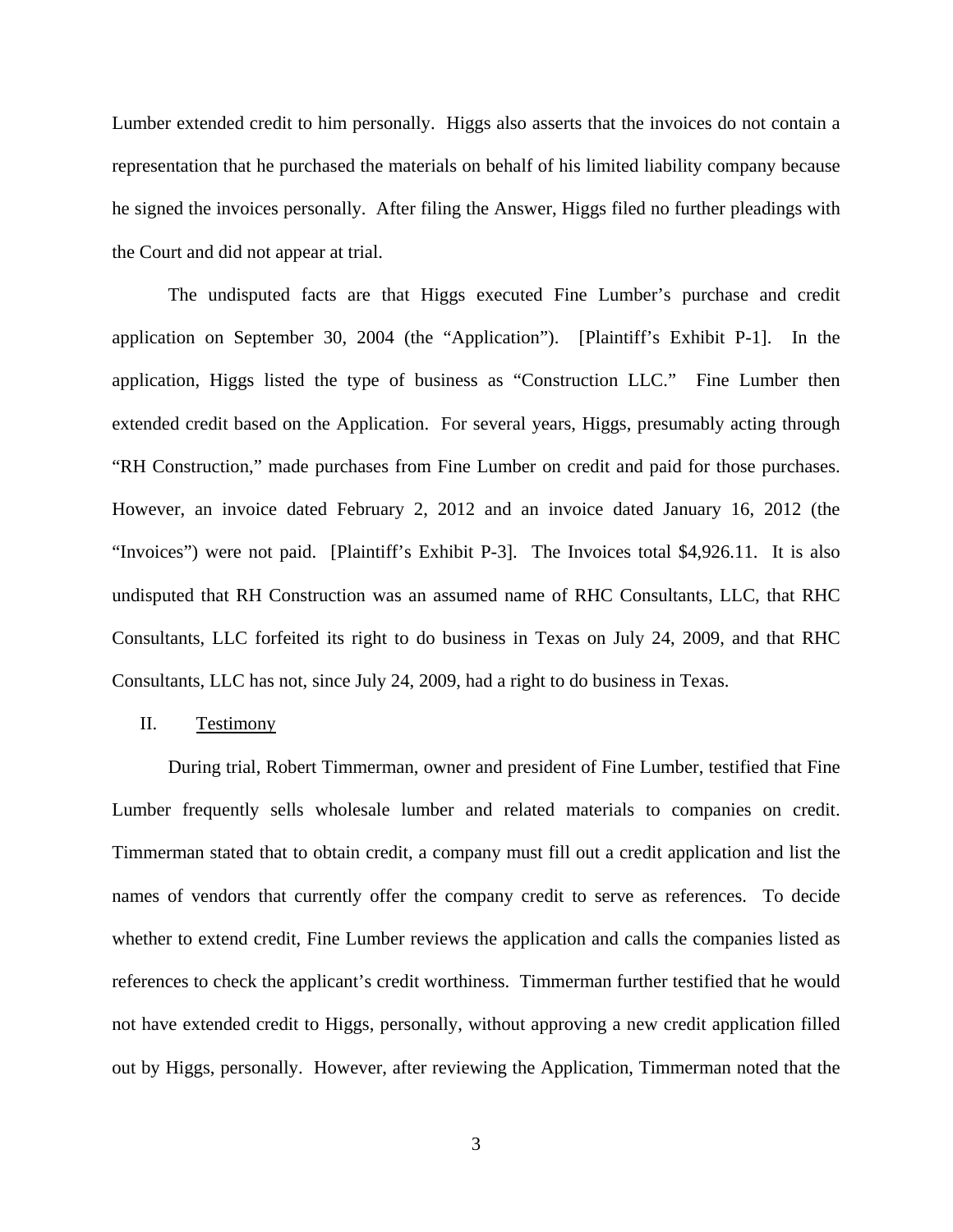only reference listed was Compass Bank and speculated that either (1) there was a page missing from the Application, or (2) the Application predated the credit reference policy. [Plaintiff's Exhibit P-2.] Timmerman also stated that banks are generally not good references. Timmerman went on to say that if Higgs had filled out a credit application in 2012, the application would have been denied if no vendors were listed. Timmerman testified that the only representations Higgs made were those contained in the Application.

As evidence of Higgs's intent to deceive, Fine Lumber introduced the following excerpt

from the meeting of creditors in Higgs's bankruptcy case.

| Voelker: | I have some invoices from Fine Lumber & Plywood that show RH<br>Construction made purchases in January and February of 2012. Do you<br>know why those purchases were made?                   |
|----------|----------------------------------------------------------------------------------------------------------------------------------------------------------------------------------------------|
| Higgs:   | For jobs.                                                                                                                                                                                    |
| Voelker: | But you just told me that RH Construction hadn't done business for a year<br>or year and a half.                                                                                             |
| Higgs:   | Uhm, it's my account with them. I mean It was materials for me. It<br>was just my account with them.                                                                                         |
| Voelker: | So you personally acquired materials for Escavero Cove and Euclid –<br>personally, but using the account owned by RH Construction limited<br>liability company. Is that what you are saying? |
| Higgs:   | Yes. I wasn't sure how the account was set up.                                                                                                                                               |
| Voelker: | Is that your signature on each of those documents?                                                                                                                                           |
| Higgs:   | Yeah. Yeah.                                                                                                                                                                                  |
| Voelker: | So were you the one that ordered them?                                                                                                                                                       |
| Higgs:   | Yeah. I picked them up.                                                                                                                                                                      |
| Voelker: | That's all. Thank you, sir.                                                                                                                                                                  |

[Plaintiff's Exhibit P-6.]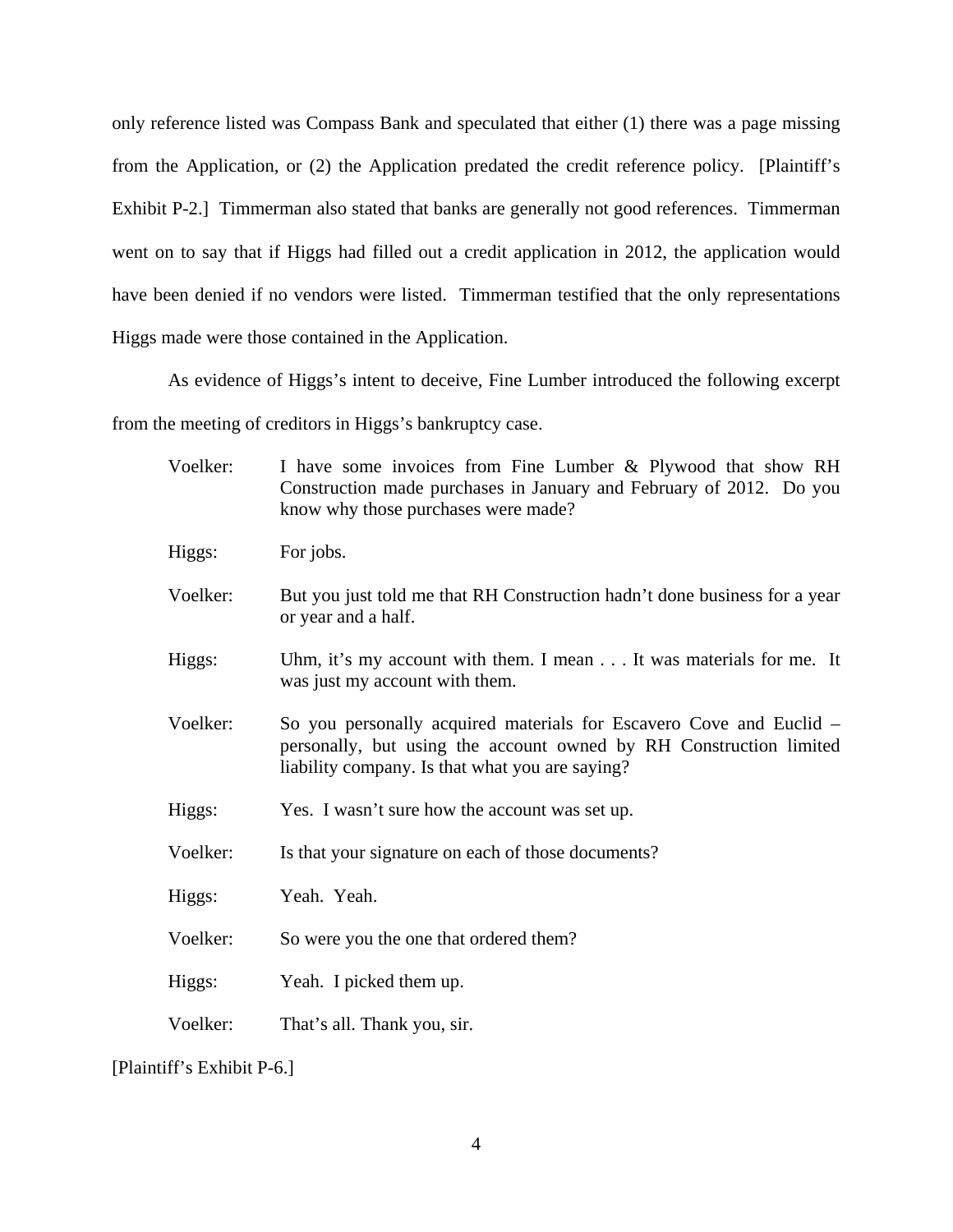#### III. Legal Analysis

Even if a Defendant does not appear at trial, the Plaintiff must still establish the elements of a cause of action if the Defendant filed an answer to the complaint. *Bass v. Hoagland*, 172 F.2d 205, 210 (5th Cir. 1949).<sup>1</sup> Under § 523(a)(2)(A) of the Bankruptcy Code, an individual debtor cannot discharge any debt "for money, property, services, or an extension, renewal, or refinancing of credit, to the extent obtained by . . . false pretenses, a false representation, or actual fraud . . . ." 11 U.S.C. §  $523(a)(2)(A)$ . A creditor must prove a debt is non-dischargeable by a preponderance of the evidence. *Grogan v. Garner*, 498 U.S. 279, 291 (1991); *AT&T Universal Card Services v. Mercer,* 246 F.3d 391, 403 (5th Cir. 2001).

According to the Fifth Circuit, for a debt to be non-dischargeable under  $\S 523(a)(2)(A)$ , a creditor must show by a preponderance of the evidence that: (1) the debtor made a representation; (2) the debtor knew the representation was false; (3) the representation was made with the intent to deceive the creditor; (4) the creditor actually and justifiably relied on the representation; and (5) the creditor sustained a loss as a proximate result of its reliance. *General Electric Capital Corp. v. Acosta,* 406 F.3d 367, 372 (5th Cir. 2005).<sup>2</sup> If the debtor is under a duty to speak, silence can be a false representation under §523(a)(2)(A). *Mercer*, 246 F.3d at 404 (citing RESTATEMENT (SECOND) OF TORTS  $§$  551 (1977)).<sup>3</sup>

 $\mathbf{1}$ 1 "When Bass by his attorney filed a denial of the plaintiff's case neither the clerk nor the judge could enter a default against him. The burden of proof was put on the plaintiff in any trial. When neither Bass nor his attorney appeared at the trial, no default was generated; the case was not confessed. The plaintiff might proceed, but he would have to prove his case." *Bass*, 172 F.2d at 210. Additionally, Fine Lumber did not move for a default judgment in accordance with Fed. R. Civ. P. 55; therefore, Fine Lumber must prove that the debt is nondischargeable even though Higgs did not appear at trial.

<sup>&</sup>lt;sup>2</sup> Although earlier Fifth Circuit cases distinguish between "false pretenses", "false representations" and "actual fraud," more recent Fifth Circuit cases list the same elements for all three. *See e.g. Acosta*, 406 F.3d at372 (listing elements under § 523(a)(2)(A) generally); *Mercer*, 246 F.3d at 403. At trial, counsel for Fine Lumber agreed that Fine Lumber needed to prove the five elements listed by the Fifth Circuit in *Acosta*.

<sup>3</sup> According to Restatement (Second) of Torts, "[o]ne party to a business transaction is under a duty to exercise reasonable care to disclose to the other before the transaction is consummated, (a) matters know to him that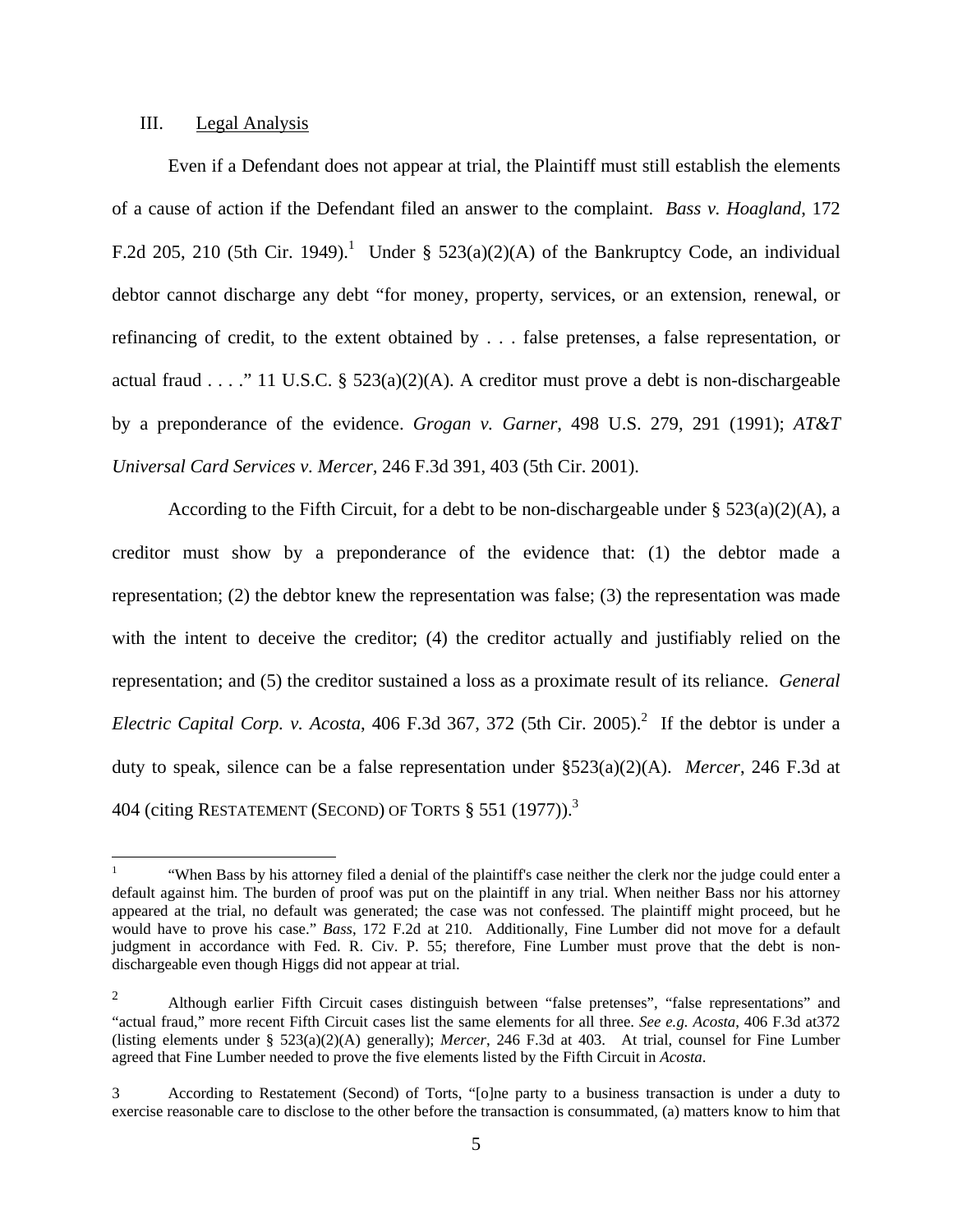To satisfy the third element, the Plaintiff must show that the misrepresentation was knowingly and fraudulently made. *Acosta*, 406 F.3d at 372 (citing *In re Martin*, 963 F.2d 809, 813 (5th Cir. 1992)). A Court may infer an intent to deceive "from reckless disregard for the truth or falsity of a statement combined with the sheer magnitude of the resultant misrepresentation." *Acosta*, 406 F.3d at 372 (citing *In re Norris*, 70 F.3d 27, 30 n.12 (5th Cir. 1995)). In addition, a Court can look at the totality of the circumstances to determine whether a debtor acted with an intent to deceive. *In re Morrison,* 555 F.3d 473, 482 (5th Cir. 2009). However, "an honest belief, even if unreasonable, that a representation is true and that the speaker has information to justify it does not amount to an intent to deceive. Thus, a 'dumb but honest' defendant does not have scienter." *Acosta*, 406 F.3d at 372 (citing *Palmacci v. Umpierrez*, 121 F.3d 781, 788 (1st Cir. 1997)).

The fourth element requires the Plaintiff to show that it justifiably relied on the misrepresentation. *Field v. Mans*, 516 U.S. 59, 74 (1995). A person is justified in relying on a representation of fact even if "he might have ascertained the falsity of the representation had he made an investigation." *Id.* at 70 (citing RESTATEMENT (SECOND) OF TORTS § 537 (1977)). However, "a person is required to use his senses, and cannot recover if he blindly relies upon a misrepresentation the falsity of which would be patent to him if he had utilized his opportunity to make a cursory examination or investigation." *Id.* at 70–71.

the other is entitled to know because of a fiduciary or other similar relation of trustee and confidence between them; and (b) matters known to him that he knows to be necessary to prevent his partial or ambiguous statement of the facts from being misleading; and (c) subsequently acquired information that he knows will make untrue or misleading a previous representation that when made was true or believed to be so; and (d) the falsity of a representation not made with the expectation that it would be acted upon, if he subsequently learns that the other is about to act in reliance upon it in a transaction with him; and (e) facts basic to the transaction, if he knows that the other is about to enter into it under a mistake as to them, the customs of the trade or other objective circumstances, would reasonably expect a disclosure of those facts." RESTATEMENT (SECOND) OF TORTS § 551 (1977).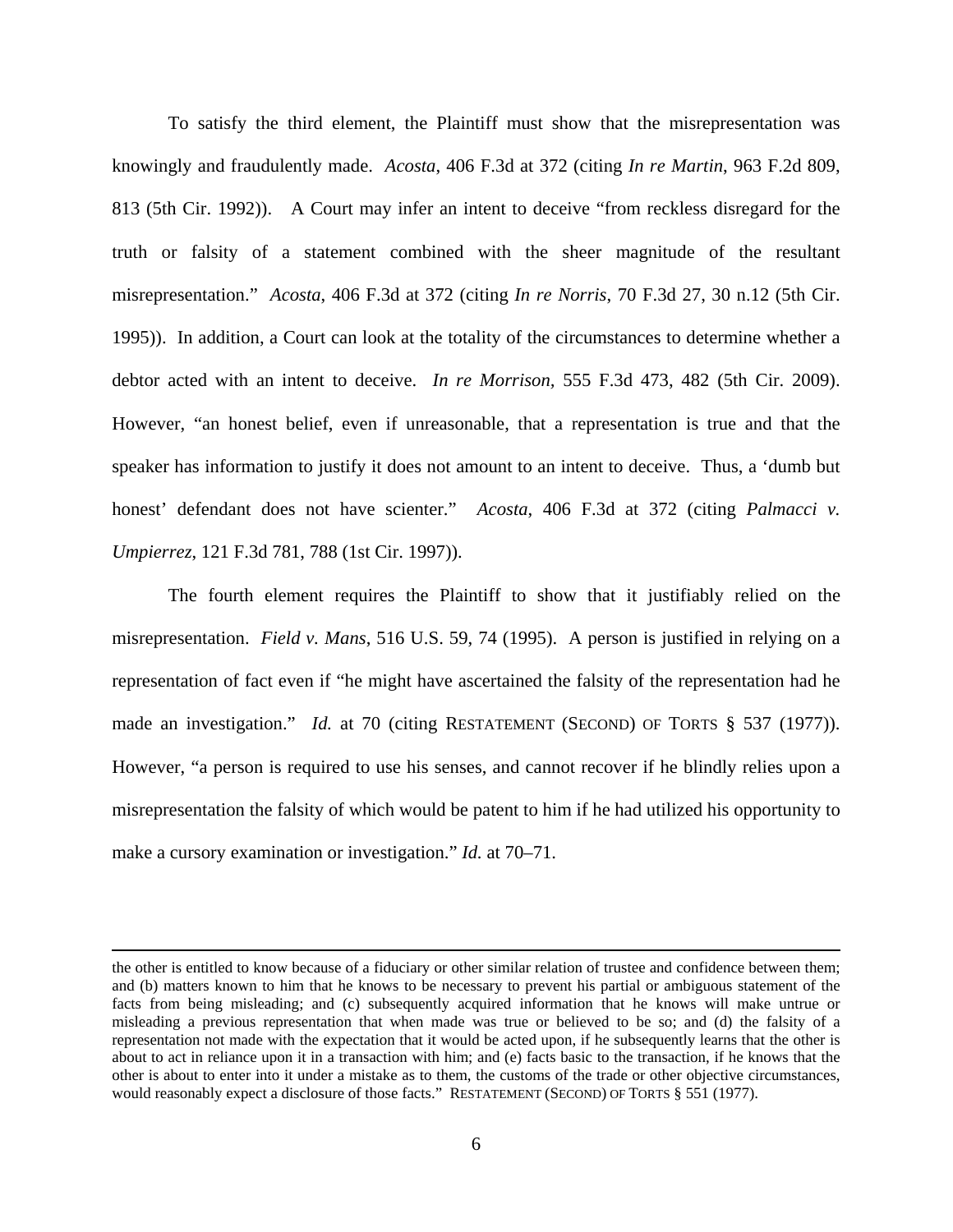As stated above, Fine Lumber must establish each of the five elements by a preponderance of the evidence. In this case, Fine Lumber failed to demonstrate at least three.

First, Fine Lumber failed to show that Higgs made a false representation. In fact, it is unclear from the Complaint what representation is at issue in this case. The subject representation is either the statement on the Application that Higgs would purchase materials on behalf of a limited liability company or the representation on the two unpaid invoices that the materials were ordered by RH Construction. If the representation was in the Application, the representation was not false because in 2004, when Higgs completed the Application, RH Construction was a d/b/a of RHC Consultants, LLC, a validly registered limited liability company. At trial, Fine Lumber contended that the false representation was Higgs writing "RH Construction" on the subject invoices when RHC Consultants, LLC d/b/a RH Construction had forfeited its charter several months before. However, Higgs did not write RHC Consultants, LLC on the invoice, he wrote "RH Construction." In addition, there is no evidence that Higgs no longer did business as RH Construction after the limited liability company lost its charter. In fact, in his Answer, Higgs stated that the purchases were made for RH Construction and that RH Construction still existed. Thus, the question is whether Higgs had a duty to tell Fine Lumber that RHC Consultants, LLC (of which RH Construction was a d/b/a) forfeited its charter and lost its status as a limited liability company, and Fine Lumber did not establish that Higgs had such a duty.

Second, the evidence fails to demonstrate that Higgs intended to deceive Fine Lumber, because the excerpt taken from the meeting of creditors demonstrates that Higgs did not know or understand the significance of the name of the buyer on the invoice. At the meeting, Higgs stated that he purchased the materials described in the invoices "[f]or jobs" and seemed confused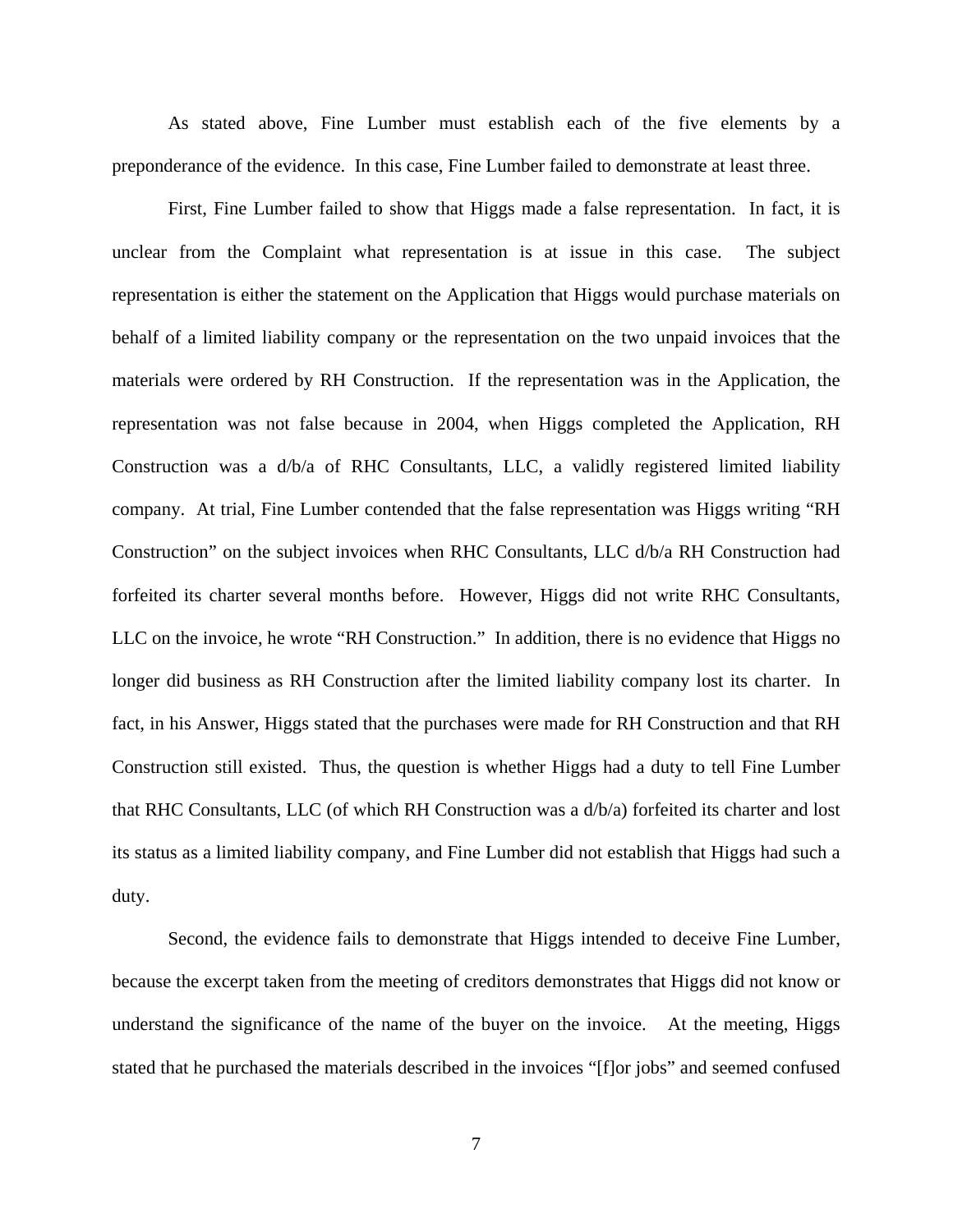when counsel noted that RH Construction had not done business for a year and a half. Specifically, Higgs said, "[i]t's my account with them. I mean…it was materials for me. It was just my account with them." This suggests, if anything, that Higgs did not differentiate between himself and RH Construction. Counsel then demonstrated Higgs's confusion with the different names by asking, "So you personally acquired materials for Escavero Cove and Euclid – personally, but using the account owned by RH Construction, limited liability company. Is that what you're saying?" Higgs answered, "Yes, I wasn't sure how the account was set up." This indicates that Higgs did not recall or put any significance on the fact that he filled out an 8-year old application on behalf of RHC Consultants, LLC, d/b/a RH Construction, rather than in his own name. If Higgs did not differentiate between himself and his company (or his d/b/a, for that matter) or understand the significance of the name on the invoice, he could not have put "RH Construction" on the invoice with an intent to deceive Fine Lumber. Moreover, there is no evidence that Higgs knew that Fine Lumber attached any significance to the name on the invoice. If Higgs did not know that Fine Lumber was relying on the name on the invoice, Higgs could not have known how to use the name, RH Construction, to deceive Fine Lumber.

Although the Court can look to the totality of the circumstances to infer an intent to deceive, the totality of circumstances, shown by the scarce evidence before the Court, suggests, if anything, that Higgs did not intend to deceive Fine Lumber. The evidence shows that Higgs signed a credit application, purportedly on behalf of a limited liability company. Then, purporting to act on behalf of the limited liability company, Higgs purchased lumber for some years from Fine Lumber. At some point, Higgs allowed the limited liability company's charter to lapse, but continued to buy on credit without telling Fine Lumber about the lapsed charter. However, because the excerpt from the meeting of creditors does not demonstrate that Higgs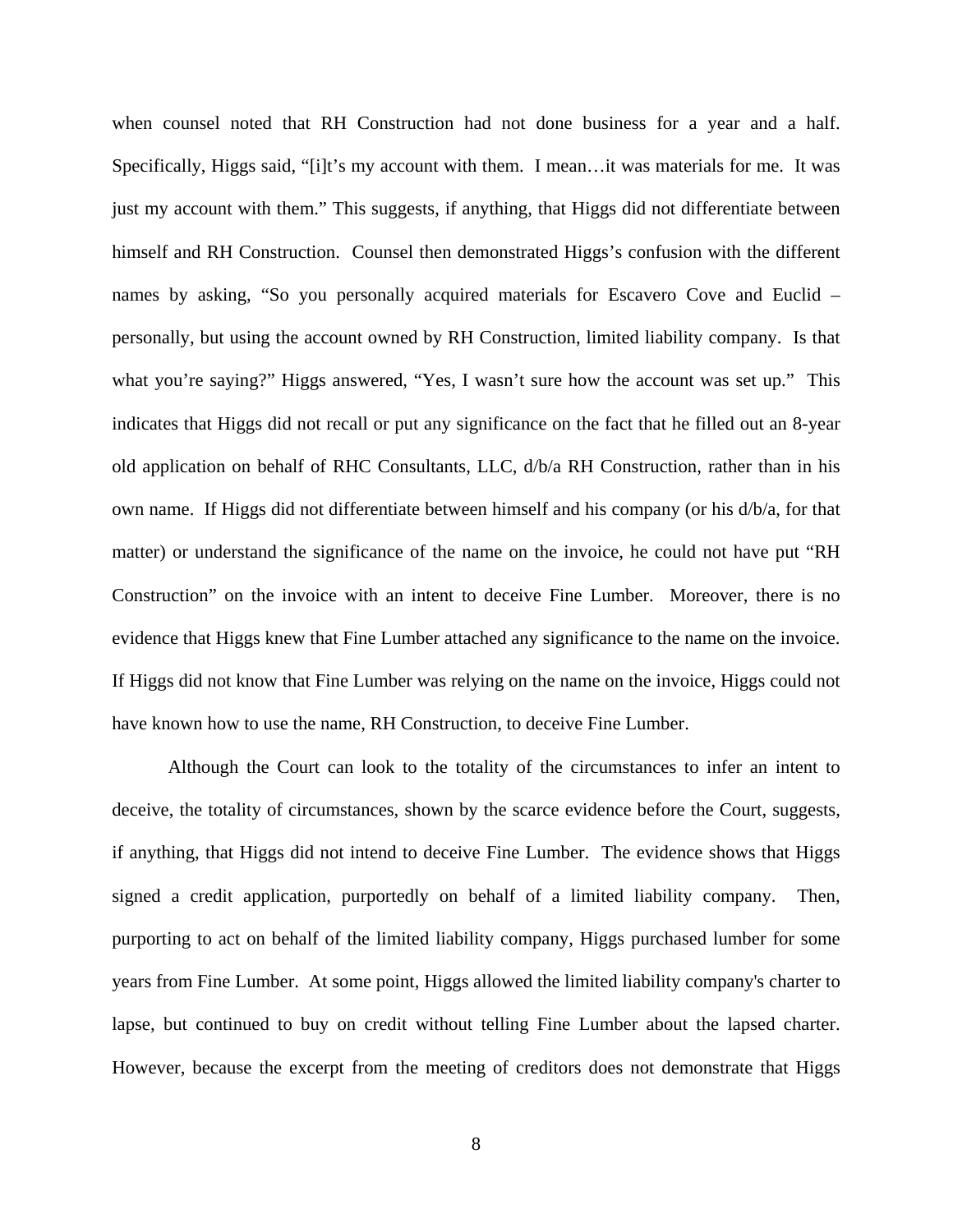knew putting RH Construction on the invoice would deceive Fine Lumber, the elements of §  $523(a)(2)(A)$  are not satisfied. Thus, looking at the totality of the circumstances, there is insufficient evidence of an intent by Higgs to deceive Fine Lumber.

Finally, Fine Lumber also failed to prove that it "justifiably" relied on the representation that Higgs made purchases on behalf of RH Construction because there is no evidence that Fine Lumber made so much as "a cursory examination or investigation" into RH Construction's creditworthiness. *Fields*, 516 U.S. at 71. The evidence shows that Fine Lumber's normal practice is to ask for three to five references from other vendors of the applicant. In the case of RH Construction's credit application, Fine Lumber obtained no references from any vendor. In fact, the only reference listed on the application was from a bank and Timmerman testified that bank references are generally unreliable. Thus, Fine Lumber failed in this case to follow its own credit standards. As a result, it could not have justifiably relied on RH Construction's creditworthiness, when it granted the credit application in 2004, or when it continued extending credit through subsequent invoices.

Moreover, there is no evidence that Fine Lumber requested, let alone reviewed, financial statements or any other information in making its initial decision to extend credit to RH Construction, or in extending credit with the additional invoices. Thus, it is hard to see why the fact that Higgs at one time conducted business under the name of a  $d/b/a$  of a limited liability company, as opposed to individually, would be something that Fine Lumber could justifiably rely on, or why the continued good standing of the limited liability company would make a difference in Fine Lumber's subsequent decisions to extend credit. Although Timmerman testified that he would not have extended credit to Higgs individually, and made a vague reference to Higgs's family, he did not explain why he was willing to extend credit to RHC